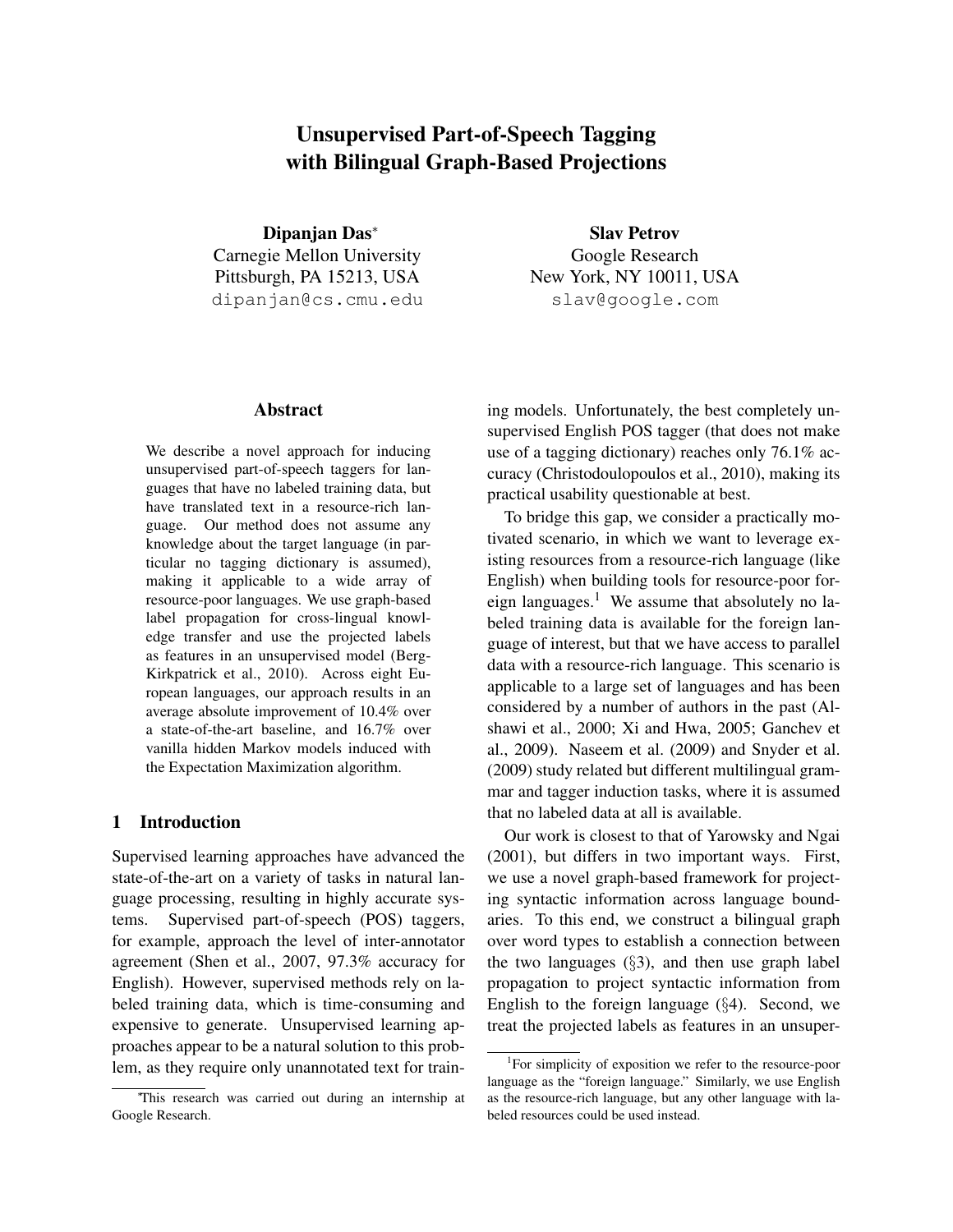vised model (§5), rather than using them directly for supervised training. To make the projection practical, we rely on the twelve *universal part-of-speech tags* of Petrov et al. (2011). Syntactic universals are a well studied concept in linguistics (Carnie, 2002; Newmeyer, 2005), and were recently used in similar form by Naseem et al. (2010) for multilingual grammar induction. Because there might be some controversy about the exact definitions of such universals, this set of coarse-grained POS categories is defined operationally, by collapsing language (or treebank) specific distinctions to a set of categories that exists across all languages. These universal POS categories not only facilitate the transfer of POS information from one language to another, but also relieve us from using controversial evaluation metrics,<sup>2</sup> by establishing a direct correspondence between the induced hidden states in the foreign language and the observed English labels.

We evaluate our approach on eight European languages (§6), and show that both our contributions provide consistent and statistically significant improvements. Our final average POS tagging accuracy of 83.4% compares very favorably to the average accuracy of Berg-Kirkpatrick et al.'s monolingual unsupervised state-of-the-art model (73.0%), and considerably bridges the gap to fully supervised POS tagging performance (96.6%).

## 2 Approach Overview

The focus of this work is on building POS taggers for foreign languages, assuming that we have an English POS tagger and some parallel text between the two languages. Central to our approach (see Algorithm 1) is a bilingual similarity graph built from a sentence-aligned parallel corpus. As discussed in more detail in §3, we use two types of vertices in our graph: on the foreign language side vertices correspond to trigram types, while the vertices on the English side are individual word types. Graph construction does not require any labeled data, but makes use of two similarity functions. The edge weights between the foreign language trigrams are computed using a co-occurence based similarity function, designed to indicate how syntactically

Algorithm 1 Bilingual POS Induction

- Require: Parallel English and foreign language data  $\mathcal{D}^e$  and  $\mathcal{D}^f$ , unlabeled foreign training data  $\Gamma^f$ ; English tagger.
- **Ensure:**  $\Theta$ <sup>f</sup>, a set of parameters learned using a constrained unsupervised model (§5).
	- 1:  $\mathcal{D}^{e \leftrightarrow f} \leftarrow$  word-align-bitext $(\mathcal{D}^e, \mathcal{D}^f)$
- $\widehat{\mathcal{D}^e}\leftarrow \textsf{pos-tag-supervised}(\mathcal{D}^e)$
- 3:  $\mathcal{A} \leftarrow$  extract-alignments $(\mathcal{D}^{e \leftrightarrow f}, \widehat{\mathcal{D}^e})$
- 4:  $G \leftarrow$  construct-graph $(\Gamma^f, \mathcal{D}^f, \mathcal{A})$
- $5: \tilde{G} \leftarrow$  graph-propagate(G)
- 6:  $\Delta \leftarrow$  extract-word-constraints( $\tilde{G}$ )
- 7:  $\Theta^f \leftarrow$  pos-induce-constrained $(\Gamma^f, \Delta)$
- 8: Return  $\Theta^f$

similar the middle words of the connected trigrams are (§3.2). To establish a soft correspondence between the two languages, we use a second similarity function, which leverages standard unsupervised word alignment statistics  $(\S3.3)$ .<sup>3</sup>

Since we have no labeled foreign data, our goal is to project syntactic information from the English side to the foreign side. To initialize the graph we tag the English side of the parallel text using a supervised model. By aggregating the POS labels of the English tokens to types, we can generate label distributions for the English vertices. Label propagation can then be used to transfer the labels to the *peripheral* foreign vertices (i.e. the ones adjacent to the English vertices) first, and then among all of the foreign vertices (§4). The POS distributions over the foreign trigram types are used as features to learn a better unsupervised POS tagger (§5). The following three sections elaborate these different stages is more detail.

## 3 Graph Construction

In graph-based learning approaches one constructs a graph whose vertices are labeled and unlabeled examples, and whose weighted edges encode the degree to which the examples they link have the same label (Zhu et al., 2003). Graph construction for structured prediction problems such as POS tagging is non-trivial: on the one hand, using individual words as the vertices throws away the context

<sup>&</sup>lt;sup>2</sup>See Christodoulopoulos et al. (2010) for a discussion of metrics for evaluating unsupervised POS induction systems.

<sup>&</sup>lt;sup>3</sup>The word alignment methods do not use POS information.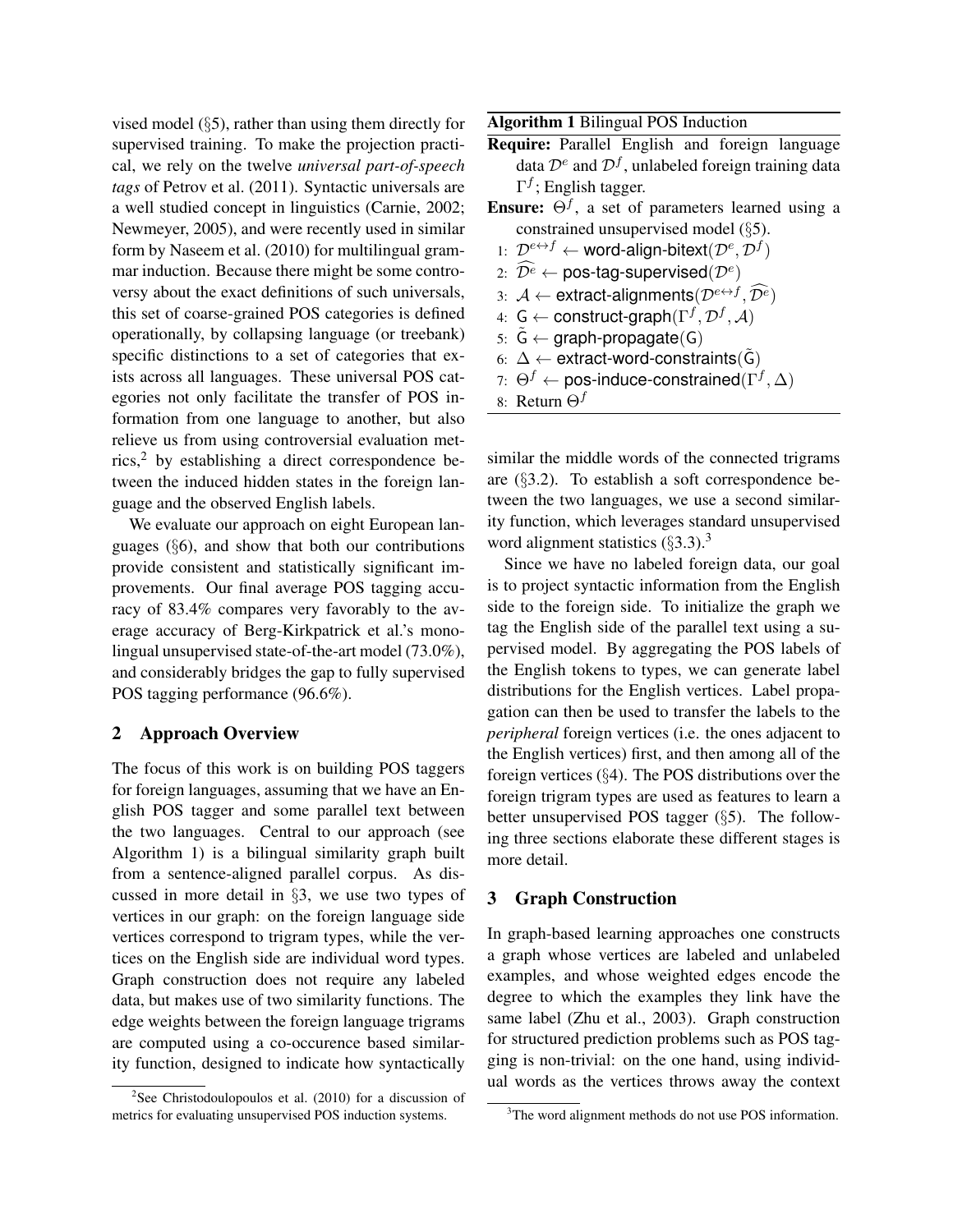necessary for disambiguation; on the other hand, it is unclear how to define (sequence) similarity if the vertices correspond to entire sentences. Altun et al. (2005) proposed a technique that uses graph based similarity between labeled and unlabeled parts of structured data in a discriminative framework for semi-supervised learning. More recently, Subramanya et al. (2010) defined a graph over the cliques in an underlying structured prediction model. They considered a semi-supervised POS tagging scenario and showed that one can use a graph over trigram types, and edge weights based on distributional similarity, to improve a supervised conditional random field tagger.

#### 3.1 Graph Vertices

We extend Subramanya et al.'s intuitions to our bilingual setup. Because the information flow in our graph is asymmetric (from English to the foreign language), we use different types of vertices for each language. The foreign language vertices (denoted by  $V_f$ ) correspond to foreign trigram types, exactly as in Subramanya et al. (2010). On the English side, however, the vertices (denoted by  $V_e$ ) correspond to word types. Because all English vertices are going to be labeled, we do not need to disambiguate them by embedding them in trigrams. Furthermore, we do not connect the English vertices to each other, but only to foreign language vertices.<sup>4</sup>

The graph vertices are extracted from the different sides of a parallel corpus  $(\mathcal{D}^e, \mathcal{D}^f)$  and an additional unlabeled monolingual foreign corpus  $\Gamma^f$ , which will be used later for training. We use two different similarity functions to define the edge weights among the foreign vertices and between vertices from different languages.

#### 3.2 Monolingual Similarity Function

Our monolingual similarity function (for connecting pairs of foreign trigram types) is the same as the one used by Subramanya et al. (2010). We briefly review it here for completeness. We define a symmetric similarity function  $K(u_i, u_j)$  over two for-

| <b>Description</b>        | <b>Feature</b>        |
|---------------------------|-----------------------|
| Trigram + Context         | $x_1 x_2 x_3 x_4 x_5$ |
| Trigram                   | $x_2$ $x_3$ $x_4$     |
| Left Context              | $x_1$ $x_2$           |
| <b>Right Context</b>      | $x_4 x_5$             |
| Center Word               | $x_3$                 |
| Trigram – Center Word     | $x_2$ $x_4$           |
| Left Word + Right Context | $x_2$ $x_4$ $x_5$     |
| Left Context + Right Word | $x_1 x_2 x_4$         |
| $S$ uffix                 | HasSuffix $(x_3)$     |

Table 1: Various features used for computing edge weights between foreign trigram types.

eign language vertices  $u_i, u_j \in V_f$  based on the co-occurrence statistics of the nine feature concepts given in Table 1. Each feature concept is akin to a random variable and its occurrence in the text corresponds to a particular instantiation of that random variable. For each trigram type  $x_2$   $x_3$   $x_4$  in a sequence  $x_1$   $x_2$   $x_3$   $x_4$   $x_5$ , we count how many times that trigram type co-occurs with the different instantiations of each concept, and compute the point-wise mutual information (PMI) between the two. $5$  The similarity between two trigram types is given by summing over the PMI values over feature instantiations that they have in common. This is similar to stacking the different feature instantiations into long (sparse) vectors and computing the cosine similarity between them. Finally, note that while most feature concepts are lexicalized, others, such as the suffix concept, are not.

Given this similarity function, we define a nearest neighbor graph, where the edge weight for the  $n$ most similar vertices is set to the value of the similarity function and to 0 for all other vertices. We use  $\mathcal{N}(u)$  to denote the neighborhood of vertex u, and fixed  $n = 5$  in our experiments.

#### 3.3 Bilingual Similarity Function

To define a similarity function between the English and the foreign vertices, we rely on high-confidence word alignments. Since our graph is built from a parallel corpus, we can use standard word alignment techniques to align the English sentences  $\mathcal{D}^e$ 

<sup>&</sup>lt;sup>4</sup>This is because we are primarily interested in learning foreign language taggers, rather than improving supervised English taggers. Note, however, that it would be possible to use our graph-based framework also for completely unsupervised POS induction in both languages, similar to Snyder et al. (2009).

 $5$ Note that many combinations are impossible giving a PMI value of 0; e.g., when the trigram type and the feature instantiation don't have words in common.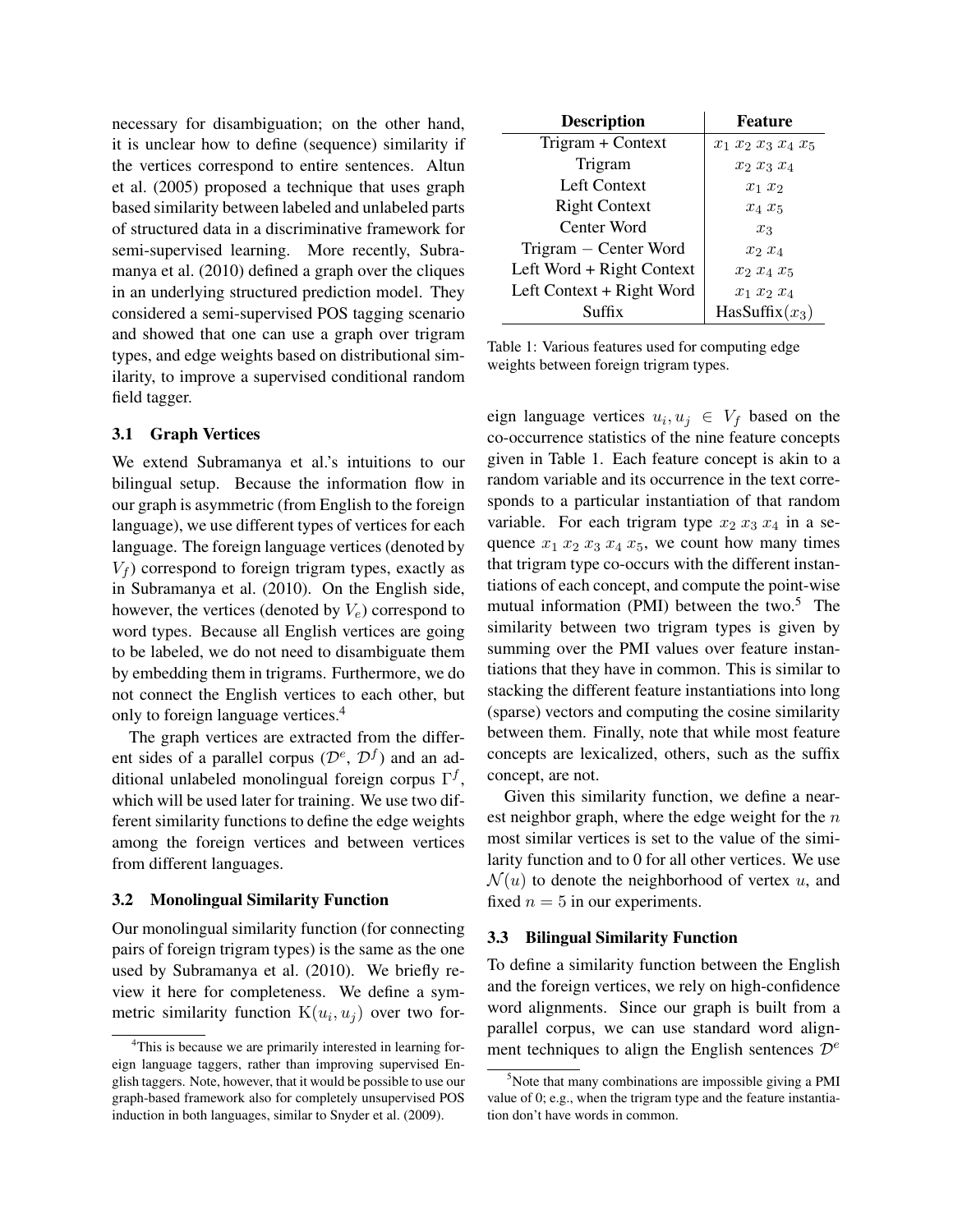and their foreign language translations  $\mathcal{D}^{f}$ .<sup>6</sup> Label propagation in the graph will provide coverage and high recall, and we therefore extract only intersected high-confidence (> 0.9) alignments  $\mathcal{D}^{e \leftrightarrow f}$ .

Based on these high-confidence alignments we can extract tuples of the form  $[u \leftrightarrow v]$ , where u is a foreign trigram type, whose middle word aligns to an English word type  $v$ . Our bilingual similarity function then sets the edge weights in proportion to these tuple counts.

#### 3.4 Graph Initialization

So far the graph has been completely unlabeled. To initialize the graph for label propagation we use a supervised English tagger to label the English side of the bitext.<sup>7</sup> We then simply count the individual labels of the English tokens and normalize the counts to produce tag distributions over English word types. These tag distributions are used to initialize the label distributions over the English vertices in the graph. Note that since all English vertices were extracted from the parallel text, we will have an initial label distribution for all vertices in  $V_e$ .

#### 3.5 Graph Example

A very small excerpt from an Italian-English graph is shown in Figure 1. As one can see, only the trigrams [suo incarceramento ,], [suo iter ,] and [suo carattere ,] are connected to English words. In this particular case, all English vertices are labeled as nouns by the supervised tagger. In general, the neighborhoods can be more diverse and we allow a soft label distribution over the vertices. It is worth noting that the middle words of the Italian trigrams are nouns too, which exhibits the fact that the similarity metric connects types having the same syntactic category. In the label propagation stage, we propagate the automatic English tags to the aligned Italian trigram types, followed by further propagation solely among the Italian vertices.



Figure 1: An excerpt from the graph for Italian. Three of the Italian vertices are connected to an automatically labeled English vertex. Label propagation is used to propagate these tags inwards and results in tag distributions for the middle word of each Italian trigram.

## 4 POS Projection

Given the bilingual graph described in the previous section, we can use label propagation to project the English POS labels to the foreign language. We use label propagation in two stages to generate soft labels on all the vertices in the graph. In the first stage, we run a single step of label propagation, which transfers the label distributions from the English vertices to the connected foreign language vertices (say,  $V_f^l$ ) at the periphery of the graph. Note that because we extracted only high-confidence alignments, many foreign vertices will not be connected to any English vertices. This stage of label propagation results in a tag distribution  $r_i$  over labels  $y$ , which encodes the proportion of times the middle word of  $u_i \in V_f$  aligns to English words  $v_y$  tagged with label *:* 

$$
\mathbf{r}_i(y) = \frac{\sum_{v_y} \# [u_i \leftrightarrow v_y]}{\sum_{y'} \sum_{v_{y'}} \# [u_i \leftrightarrow v_{y'}]} \tag{1}
$$

The second stage consists of running traditional label propagation to propagate labels from these peripheral vertices  $V_f^l$  to all foreign language vertices

 $6$ We ran six iterations of IBM Model 1 (Brown et al., 1993), followed by six iterations of the HMM model (Vogel et al., 1996) in both directions.

<sup>7</sup>We used a tagger based on a trigram Markov model (Brants, 2000) trained on the Wall Street Journal portion of the Penn Treebank (Marcus et al., 1993), for its fast speed and reasonable accuracy (96.7% on sections 22-24 of the treebank, but presumably much lower on the (out-of-domain) parallel corpus).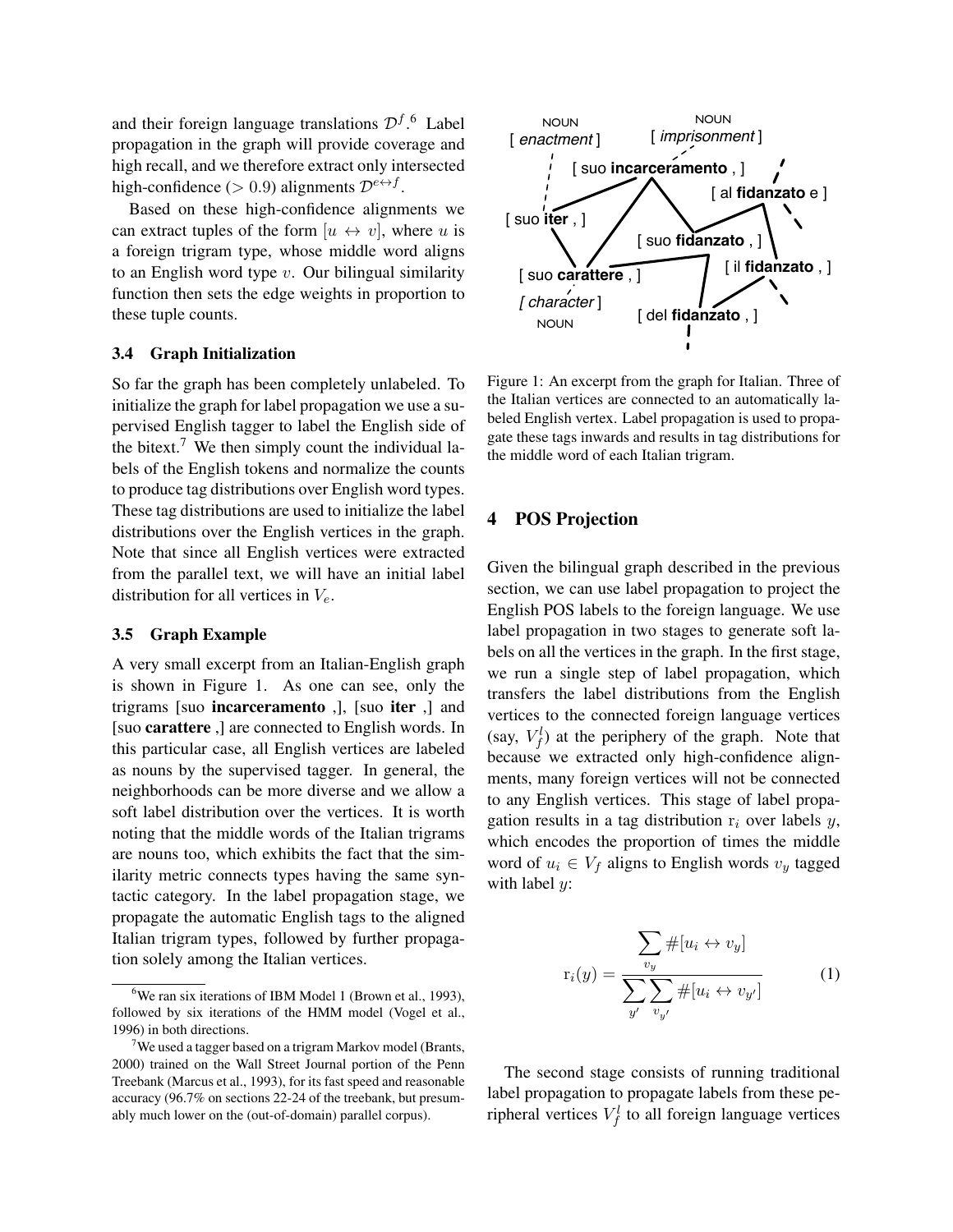in the graph, optimizing the following objective:

$$
\mathcal{C}(\mathbf{q}) = \sum_{u_i \in V_f \backslash V_f^l, u_j \in \mathcal{N}(u_i)} w_{ij} ||\mathbf{q}_i - \mathbf{q}_j||^2
$$
  
+  $\nu \sum_{u_i \in V_f \backslash V_f^l} ||\mathbf{q}_i - U||^2$   
s.t.  $\sum_y \mathbf{q}_i(y) = 1 \ \forall u_i \ \& \ \mathbf{q}_i(y) \ge 0 \ \forall u_i, y$   
 $\& \ \mathbf{q}_i = \mathbf{r}_i \ \forall u_i \in V_f^l$  (2)

where the  $q_i$   $(i = 1, \ldots, |V_f|)$  are the label distributions over the foreign language vertices and  $\mu$  and  $\nu$  are hyperparameters whose choice we discuss in §6.4. We use a squared loss to penalize neighboring vertices that have different label distributions:  $||\mathbf{q}_i - \mathbf{q}_j||^2 = \sum_y (\mathbf{q}_i(y) - \mathbf{q}_j(y))^2$ , and additionally regularize the label distributions towards the uniform distribution  $U$  over all possible labels  $Y$ . It can be shown that this objective is convex in q.

The first term in the objective function is the graph smoothness regularizer which encourages the distributions of similar vertices (large  $w_{ij}$ ) to be similar. The second term is a regularizer and encourages all type marginals to be uniform to the extent that is allowed by the first two terms (cf. maximum entropy principle). If an unlabeled vertex does not have a path to any labeled vertex, this term ensures that the converged marginal for this vertex will be uniform over all tags, allowing the middle word of such an unlabeled vertex to take on any of the possible tags.

While it is possible to derive a closed form solution for this convex objective function, it would require the inversion of a matrix of order  $|V_f|$ . Instead, we resort to an iterative update based method. We formulate the update as follows:

$$
q_i^{(m)}(y) = \begin{cases} r_i(y) & \text{if } u_i \in V_f^l \\ \frac{\gamma_i(y)}{\kappa_i} & \text{otherwise} \end{cases}
$$
 (3)

where  $\forall u_i \in V_f \setminus V_f^l$ ,  $\gamma_i(y)$  and  $\kappa_i$  are defined as:

$$
\gamma_i(y) = \sum_{u_j \in \mathcal{N}(u_i)} w_{ij} q_j^{(m-1)}(y) + \nu U(y) \tag{5}
$$

$$
\kappa_i = \nu + \sum_{u_j \in \mathcal{N}(u_i)} w_{ij} \tag{5}
$$

We ran this procedure for 10 iterations.

#### 5 POS Induction

After running label propagation, we compute tag probabilities for foreign word types  $x$  by marginalizing the POS tag distributions of foreign trigrams  $u_i = x - x + v$  over the left and right context words:

$$
p(y|x) = \frac{\sum_{x_-,x_+} q_i(y)}{\sum_{x_-,x_+,y'} q_i(y')}
$$
 (6)

We then extract a set of possible tags  $t_x(y)$  by eliminating labels whose probability is below a threshold value  $\tau$ :

$$
\mathsf{t}_x(y) = \begin{cases} 1 & \text{if } p(y|x) \ge \tau \\ 0 & \text{otherwise} \end{cases} \tag{7}
$$

We describe how we choose  $\tau$  in §6.4. This vector  $t<sub>x</sub>$  is constructed for every word in the foreign vocabulary and will be used to provide features for the unsupervised foreign language POS tagger.

We develop our POS induction model based on the feature-based HMM of Berg-Kirkpatrick et al. (2010). For a sentence x and a state sequence z, a first order Markov model defines a distribution:

$$
P_{\Theta}(\mathbf{X} = \mathbf{x}, \mathbf{Z} = \mathbf{z}) = P_{\Theta}(Z_1 = z_1) \cdot \prod_{i=1}^{|\mathbf{x}|} P_{\Theta}(Z_{i+1} = z_{i+1} | Z_i = z_i) \cdot \underbrace{P_{\Theta}(X_i = x_i | Z_i = z_i)}_{\text{transition}}
$$
(8)

In a traditional Markov model, the emission distribution  $P_{\Theta}(X_i = x_i \mid Z_i = z_i)$  is a set of multinomials. The feature-based model replaces the emission distribution with a log-linear model, such that:

$$
P_{\Theta}(X = x \mid Z = z) = \frac{\exp \Theta^{\top} \mathbf{f}(x, z)}{\sum_{x' \in Val(X)} \exp \Theta^{\top} \mathbf{f}(x', z)}
$$
(9)

where  $Val(X)$  corresponds to the entire vocabulary. This locally normalized log-linear model can look at various aspects of the observation  $x$ , incorporating overlapping features of the observation. In our experiments, we used the same set of features as Berg-Kirkpatrick et al. (2010): an indicator feature based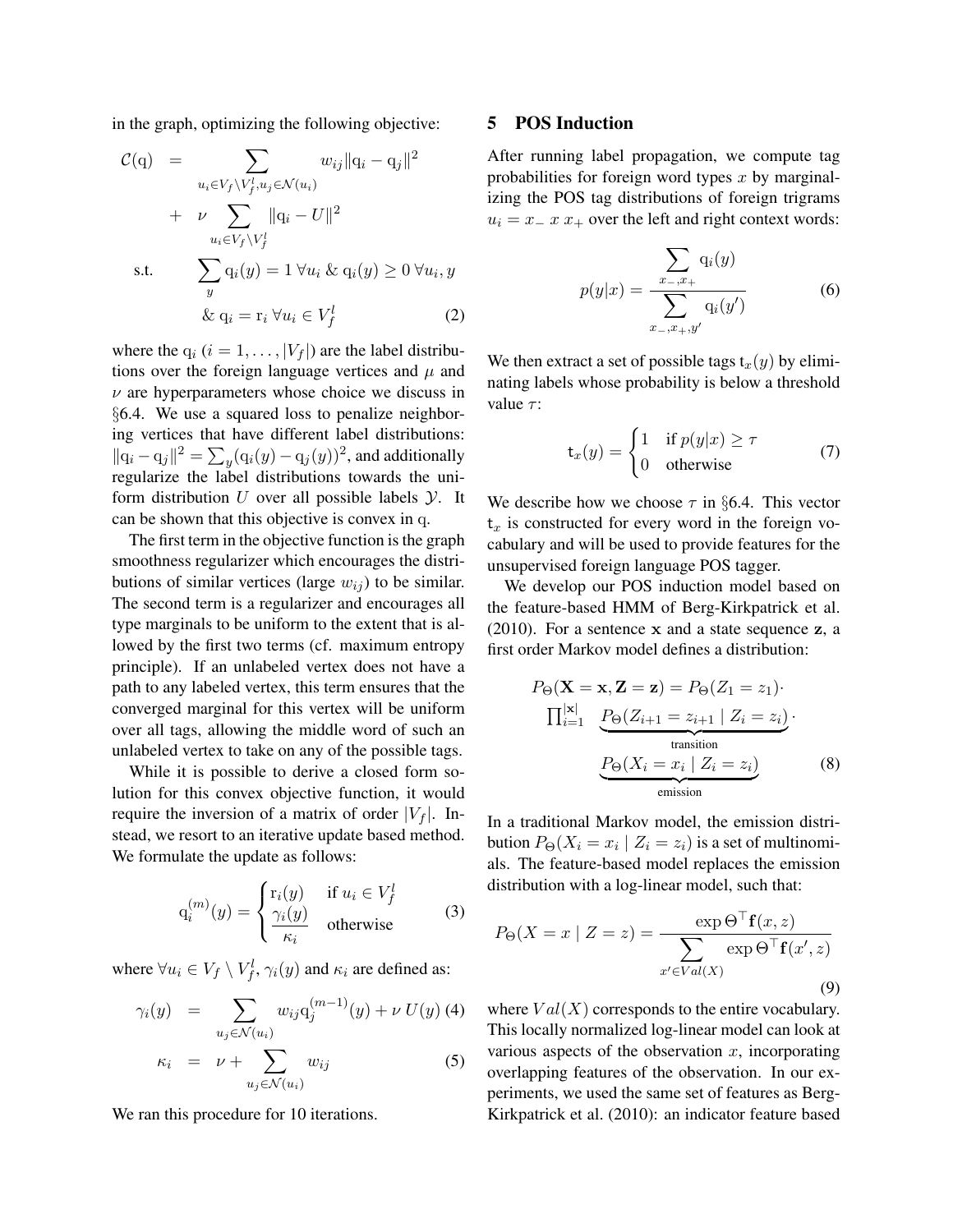on the word identity  $x$ , features checking whether  $x$ contains digits or hyphens, whether the first letter of  $x$  is upper case, and suffix features up to length 3. All features were conjoined with the state z.

We trained this model by optimizing the following objective function:

$$
\mathcal{L}(\Theta) = \sum_{i=1}^{N} \log \sum_{\mathbf{z}} P_{\Theta}(\mathbf{X} = \mathbf{x}^{(i)}, \mathbf{Z} = \mathbf{z}^{(i)}) - C \|\Theta\|_{2}^{2}
$$
(10)

Note that this involves marginalizing out all possible state configurations z for a sentence x, resulting in a non-convex objective. To optimize this function, we used L-BFGS, a quasi-Newton method (Liu and Nocedal, 1989). For English POS tagging, Berg-Kirkpatrick et al. (2010) found that this direct gradient method performed better (>7% absolute accuracy) than using a feature-enhanced modification of the Expectation-Maximization (EM) algorithm (Dempster et al.,  $1977$ ).<sup>8</sup> Moreover, this route of optimization outperformed a vanilla HMM trained with EM by 12%.

We adopted this state-of-the-art model because it makes it easy to experiment with various ways of incorporating our novel *constraint* feature into the loglinear emission model. This feature  $f_t$  incorporates information from the smoothed graph and obviates hidden states that are inconsistent with the thresholded vector  $t_x$ . The function  $\lambda : F \to C$  maps from the language specific fine-grained tagset F to the coarser universal tagset C and is described in detail in §6.2:

$$
f_{t}(x, z) = \log(t_{x}(y)), \text{ if } \lambda(z) = y \qquad (11)
$$

Note that when  $t_x(y) = 1$  the feature value is 0 and has no effect on the model, while its value is  $-\infty$  when  $t_x(y) = 0$  and constrains the HMM's state space. This formulation of the constraint feature is equivalent to the use of a tagging dictionary extracted from the graph using a threshold  $\tau$  on the posterior distribution of tags for a given word type (Eq. 7). It would have therefore also been possible to use the integer programming (IP) based approach of

Ravi and Knight (2009) instead of the feature-HMM for POS induction on the foreign side. However, we do not explore this possibility in the current work.

#### 6 Experiments and Results

Before presenting our results, we describe the datasets that we used, as well as two baselines.

#### 6.1 Datasets

We utilized two kinds of datasets in our experiments: (i) monolingual treebanks $9$  and (ii) large amounts of parallel text with English on one side. The availability of these resources guided our selection of foreign languages. For monolingual treebank data we relied on the CoNLL-X and CoNLL-2007 shared tasks on dependency parsing (Buchholz and Marsi, 2006; Nivre et al., 2007). The parallel data came from the Europarl corpus (Koehn, 2005) and the ODS United Nations dataset (UN, 2006). Taking the intersection of languages in these resources, and selecting languages with large amounts of parallel data, yields the following set of eight Indo-European languages: Danish, Dutch, German, Greek, Italian, Portuguese, Spanish and Swedish.

Of course, we are primarily interested in applying our techniques to languages for which no labeled resources are available. However, we needed to restrict ourselves to these languages in order to be able to evaluate the performance of our approach. We paid particular attention to minimize the number of free parameters, and used the same hyperparameters for all language pairs, rather than attempting language-specific tuning. We hope that this will allow practitioners to apply our approach directly to languages for which no resources are available.

#### 6.2 Part-of-Speech Tagset and HMM States

We use the universal POS tagset of Petrov et al.  $(2011)$  in our experiments.<sup>10</sup> This set C consists of the following 12 coarse-grained tags: NOUN (nouns), VERB (verbs), ADJ (adjectives), ADV (adverbs), PRON (pronouns), DET (determiners), ADP (prepositions or postpositions), NUM (numerals), CONJ (conjunctions), PRT (particles), PUNC

<sup>&</sup>lt;sup>8</sup>See §3.1 of Berg-Kirkpatrick et al. (2010) for more details about their modification of EM, and how gradients are computed for L-BFGS.

<sup>&</sup>lt;sup>9</sup>We extracted only the words and their POS tags from the treebanks.

<sup>10</sup>Available at http://code.google.com/p/universal-pos-tags/.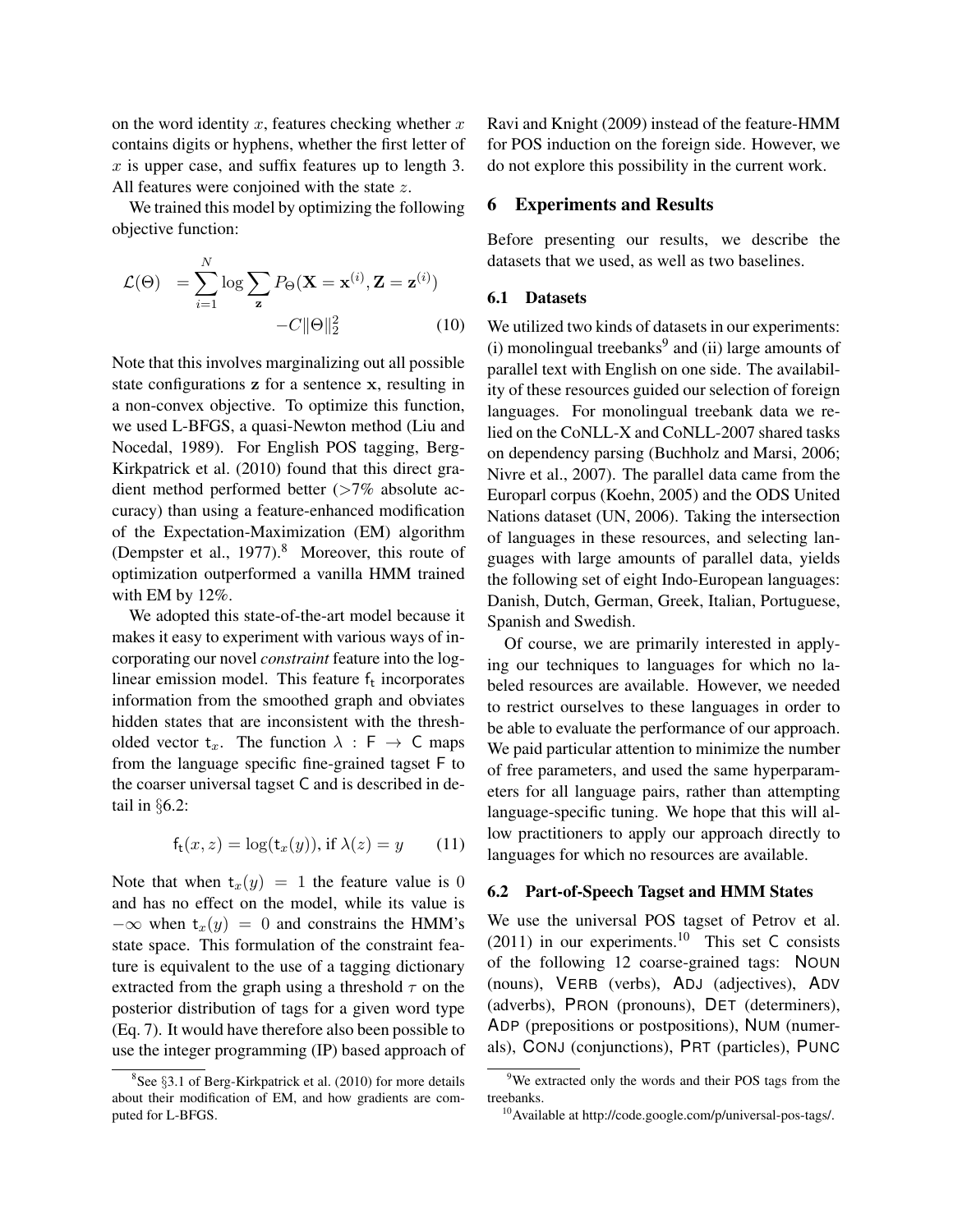(punctuation marks) and X (a catch-all for other categories such as abbreviations or foreign words). While there might be some controversy about the exact definition of such a tagset, these 12 categories cover the most frequent part-of-speech and exist in one form or another in all of the languages that we studied.

For each language under consideration, Petrov et al. (2011) provide a mapping  $\lambda$  from the fine-grained language specific POS tags in the foreign treebank to the universal POS tags. The supervised POS tagging accuracies (on this tagset) are shown in the last row of Table 2. The taggers were trained on datasets labeled with the universal tags.

The number of latent HMM states for each language in our experiments was set to the number of fine tags in the language's treebank. In other words, the set of hidden states F was chosen to be the fine set of treebank tags. Therefore, the number of fine tags varied across languages for our experiments; however, one could as well have fixed the set of HMM states to be a constant across languages, and created one mapping to the universal POS tagset.

## 6.3 Various Models

To provide a thorough analysis, we evaluated three baselines and two oracles in addition to two variants of our graph-based approach. We were intentionally lenient with our baselines:

- **EM-HMM:** A traditional HMM baseline, with multinomial emission and transition distributions estimated by the Expectation Maximization algorithm. We evaluated POS tagging accuracy using the lenient many-to-1 evaluation approach (Johnson, 2007).
- Feature-HMM: The vanilla feature-HMM of Berg-Kirkpatrick et al. (2010) (i.e. no additional constraint feature) served as a second baseline. Model parameters were estimated with L-BFGS and evaluation again used a greedy many-to-1 mapping.
- Projection: Our third baseline incorporates bilingual information by projecting POS tags directly across alignments in the parallel data. For unaligned words, we set the tag to the most frequent tag in the corresponding treebank, thus

giving it an undue advantage. For each language, we took the same number of sentences from the bitext as there are in its treebank, and trained a *supervised* feature-HMM. This can be seen as a rough approximation of Yarowsky and Ngai (2001).

We tried two versions of our graph-based approach:

- No LP: Our first version takes advantage of our bilingual graph, but extracts the constraint feature after the first stage of label propagation (Eq. 1). Because many foreign word types are not aligned to an English word (see Table 3), we expect the projected information to have less coverage. Furthermore we expect the label distributions on the foreign to be fairly noisy, because the graph constraints have not been taken into account yet.
- With LP: Our full model uses both stages of label propagation (Eq. 2) before extracting the constraint features. As a result, we are able to extract the constraint feature for all foreign word types and furthermore expect the projected tag distributions to be smoother and more stable.

Our oracles took advantage of the labeled treebanks:

- TB Dictionary: We extracted tagging dictionaries from the treebanks and and used them as constraint features in the feature-based HMM. Evaluation was done using the prespecified mappings.
- Supervised: We trained the supervised model of Brants (2000) on the original treebanks and mapped the language-specific tags to the universal tags for evaluation.

# 6.4 Experimental Setup

While we tried to minimize the number of free parameters in our model, there are a few hyperparameters that need to be set. Fortunately, performance was stable across various values, and we were able to use the same hyperparameters for all languages.

We used  $C = 1.0$  as the  $L_2$  regularization constant in (Eq. 10) and trained both EM and L-BFGS for 1000 iterations. When extracting the vector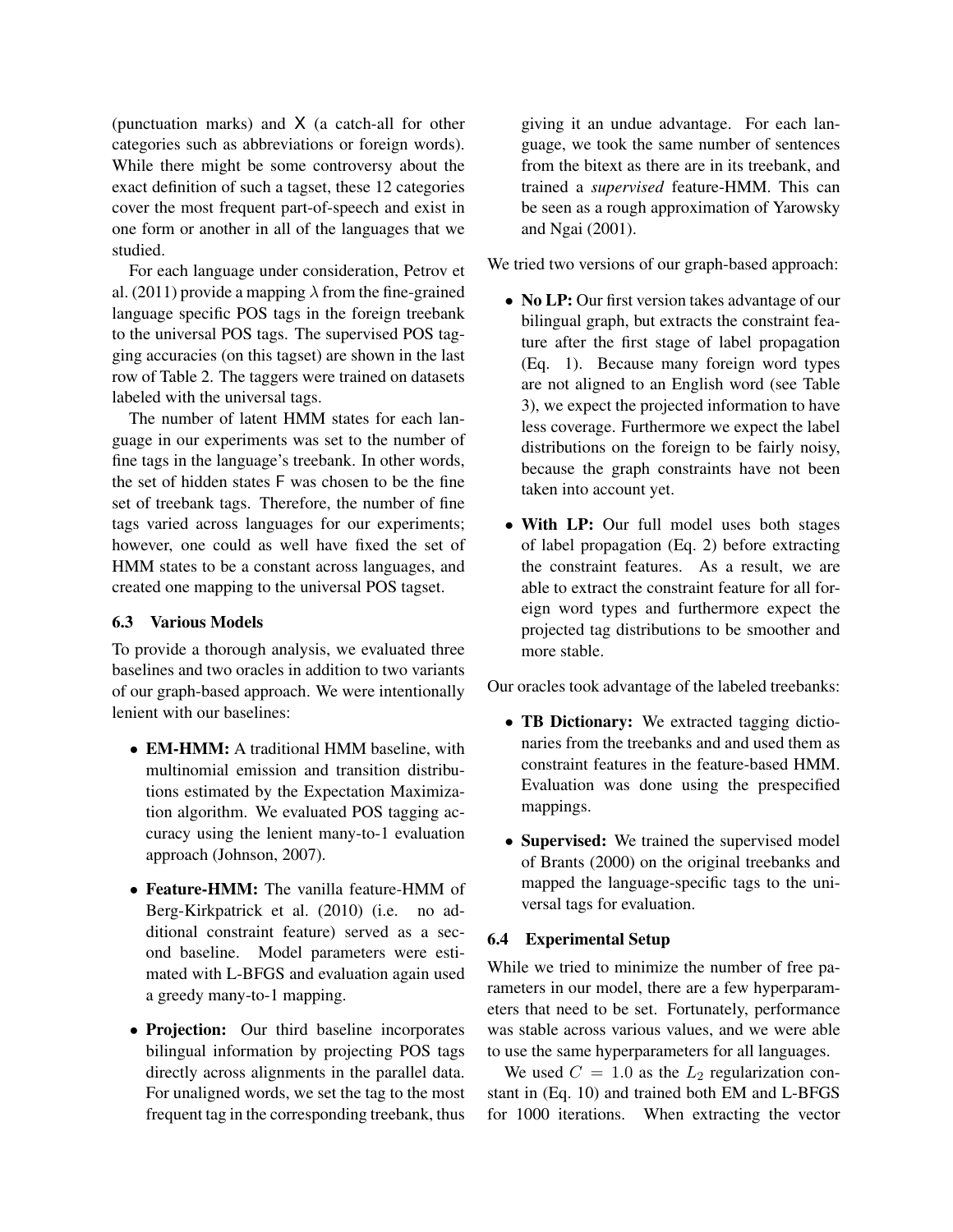|              | <b>Model</b>         | Danish | Dutch |      |      |      | German Greek Italian Portuguese |      | Spanish Swedish Avg |      |
|--------------|----------------------|--------|-------|------|------|------|---------------------------------|------|---------------------|------|
|              | <b>EM-HMM</b>        | 68.7   | 57.0  | 75.9 | 65.8 | 63.7 | 62.9                            | 71.5 | 68.4                | 66.7 |
| baselines    | Feature-HMM          | 69.1   | 65.1  | 81.3 | 71.8 | 68.1 | 78.4                            | 80.2 | 70.1                | 73.0 |
|              | Projection           | 73.6   | 77.0  | 83.2 | 79.3 | 79.7 | 82.6                            | 80.1 | 74.7                | 78.8 |
| our approach | No LP                | 79.0   | 78.8  | 82.4 | 76.3 | 84.8 | 87.0                            | 82.8 | 79.4                | 81.3 |
|              | With LP              | 83.2   | 79.5  | 82.8 | 82.5 | 86.8 | 87.9                            | 84.2 | 80.5                | 83.4 |
| oracles      | <b>TB</b> Dictionary | 93.1   | 94.7  | 93.5 | 96.6 | 96.4 | 94.0                            | 95.8 | 85.5                | 93.7 |
|              | Supervised           | 96.9   | 94.9  | 98.2 | 97.8 | 95.8 | 97.2                            | 96.8 | 94.8                | 96.6 |

Table 2: Part-of-speech tagging accuracies for various baselines and oracles, as well as our approach. "Avg" denotes macro-average across the eight languages.

 $t<sub>x</sub>$  used to compute the constraint feature from the graph, we tried three threshold values for  $\tau$  (see Eq. 7). Because we don't have a separate development set, we used the training set to select among them and found 0.2 to work slightly better than 0.1 and 0.3. For seven out of eight languages a threshold of 0.2 gave the best results for our final model, which indicates that for languages without any validation set,  $\tau = 0.2$  can be used. For graph propagation, the hyperparameter  $\nu$  was set to  $2 \times 10^{-6}$ and was not tuned. The graph was constructed using 2 million trigrams; we chose these by truncating the parallel datasets up to the number of sentence pairs that contained 2 million trigrams.

## 6.5 Results

Table 2 shows our complete set of results. As expected, the vanilla HMM trained with EM performs the worst. The feature-HMM model works better for all languages, generalizing the results achieved for English by Berg-Kirkpatrick et al. (2010). Our "Projection" baseline is able to benefit from the bilingual information and greatly improves upon the monolingual baselines, but falls short of the "No LP" model by 2.5% on an average. The "No LP" model does not outperform direct projection for German and Greek, but performs better for six out of eight languages. Overall, it gives improvements ranging from 1.1% for German to 14.7% for Italian, for an average improvement of 8.3% over the unsupervised feature-HMM model. For comparison, the completely unsupervised feature-HMM baseline accuracy on the universal POS tags for English is 79.4%, and goes up to 88.7% with a treebank dictionary.

Our full model ("With LP") outperforms the unsupervised baselines and the "No LP" setting for all languages. It falls short of the "Projection" baseline for German, but is statistically indistinguishable in terms of accuracy. As indicated by bolding, for seven out of eight languages the improvements of the "With LP" setting are statistically significant with respect to the other models, including the "No LP" setting.<sup>11</sup> Overall, it performs 10.4% better than the hitherto state-of-the-art feature-HMM baseline, and 4.6% better than direct projection, when we macro-average the accuracy over all languages.

#### 6.6 Discussion

Our full model outperforms the "No LP" setting because it has better vocabulary coverage and allows the extraction of a larger set of constraint features. We tabulate this increase in Table 3. For all languages, the vocabulary sizes increase by several thousand words. Although the tag distributions of the foreign words (Eq. 6) are noisy, the results confirm that label propagation within the foreign language part of the graph adds significant quality for every language.

Figure 2 shows an excerpt of a sentence from the Italian test set and the tags assigned by four different models, as well as the gold tags. While the first three models get three to four tags wrong, our best model gets only one word wrong and is the most accurate among the four models for this example. Examining the word *fidanzato* for the "No LP" and "With LP" models is particularly instructive. As Figure 1 shows, this word has no high-confidence alignment in the Italian-English bitext. As a result, its POS tag needs to be induced in the "No LP" case, while the

<sup>&</sup>lt;sup>11</sup>A word level paired-t-test is significant at  $p < 0.01$  for Danish, Greek, Italian, Portuguese, Spanish and Swedish, and  $p < 0.05$  for Dutch.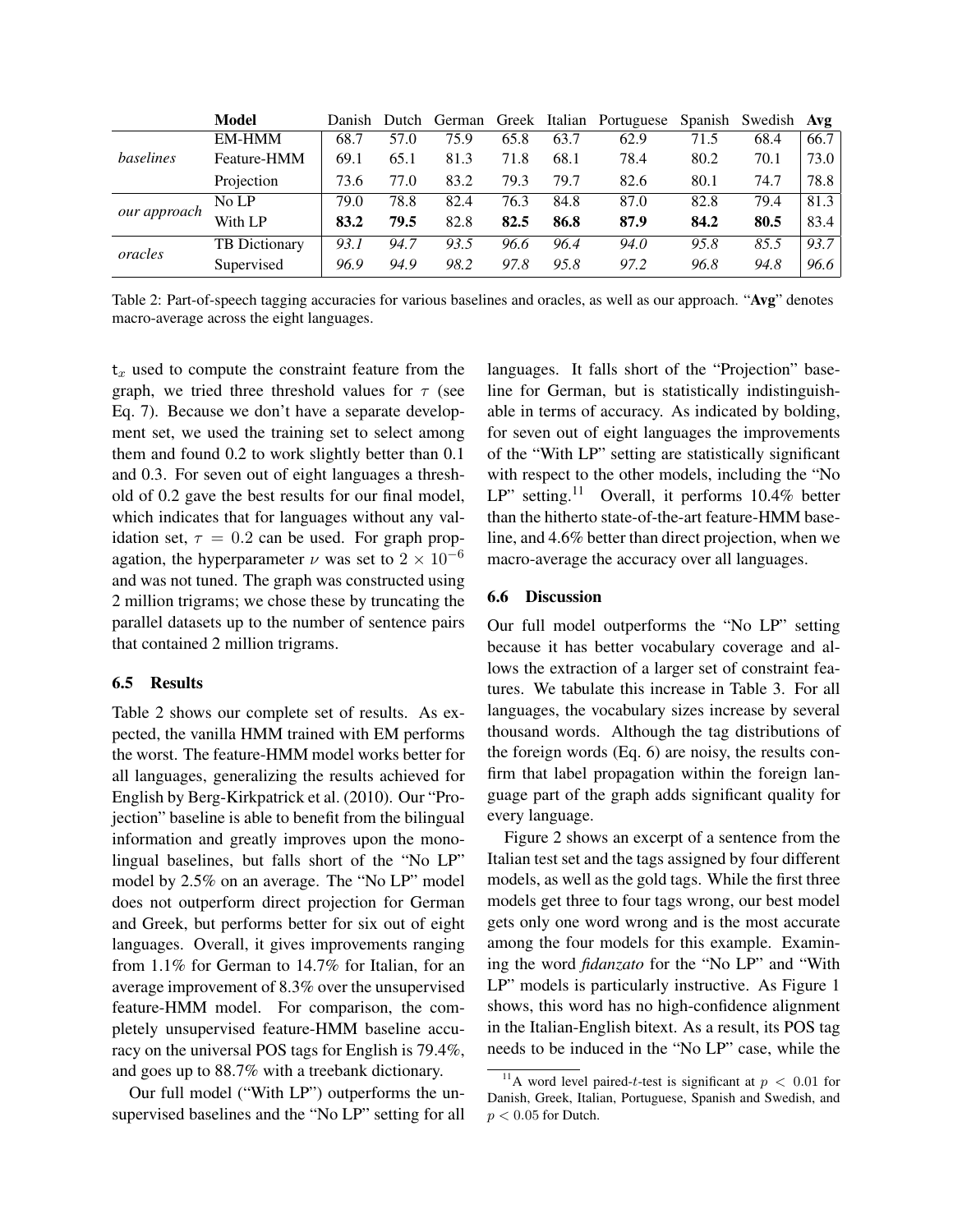|                          | <b>SI</b>   | trovava     | <sub>1</sub> n | un         | parco       | con        | il         | fidanzato   | Paolo F., 27          |  | anni            | , rappresentante |
|--------------------------|-------------|-------------|----------------|------------|-------------|------------|------------|-------------|-----------------------|--|-----------------|------------------|
| <b>EM-HMM:</b>           | CONJ        | <b>NOUN</b> | DET            | <b>DET</b> | <b>NOUN</b> | ADP        | <b>DET</b> | <b>NOUN</b> |                       |  | NOUN . NUM NOUN | <b>NOUN</b>      |
| <b>Feature-HMM: PRON</b> |             | <b>VERB</b> | ADP            | <b>DET</b> | <b>NOUN</b> | CONJ DET   |            | <b>NOUN</b> | NOUN NOUN . ADP NOUN  |  |                 | <b>VERB</b>      |
| No LP:                   | <b>VERB</b> | <b>VERB</b> | ADP            | <b>DET</b> | <b>NOUN</b> | <b>ADP</b> | <b>DET</b> | ADJ         | NOUN ADJ              |  | . NUM NOUN      | <b>NOUN</b>      |
| With LP:                 | <b>VERB</b> | <b>VERB</b> | ADP            | <b>DET</b> | <b>NOUN</b> | ADP        | <b>DET</b> | <b>NOUN</b> | NOUN NOUN . NUM NOUN  |  |                 | <b>NOUN</b>      |
| Gold:                    | <b>PRON</b> | <b>VERB</b> | ADP            | DET        | <b>NOUN</b> | ADP        | DET        | <b>NOUN</b> | NOUN NOUN . NUM NOUN. |  |                 | <b>NOUN</b>      |

Figure 2: Tags produced by the different models along with the reference set of tags for a part of a sentence from the Italian test set. Italicized tags denote incorrect labels.

|            | # words with constraints |           |  |  |  |  |  |  |
|------------|--------------------------|-----------|--|--|--|--|--|--|
| Language   | "No LP"                  | "With LP" |  |  |  |  |  |  |
| Danish     | 88,240                   | 128, 391  |  |  |  |  |  |  |
| Dutch      | 51,169                   | 74,892    |  |  |  |  |  |  |
| German     | 59,534                   | 107,249   |  |  |  |  |  |  |
| Greek      | 90,231                   | 114,002   |  |  |  |  |  |  |
| Italian    | 48,904                   | 62,461    |  |  |  |  |  |  |
| Portuguese | 46,787                   | 65,737    |  |  |  |  |  |  |
| Spanish    | 72,215                   | 82,459    |  |  |  |  |  |  |
| Swedish    | 70,181                   | 88,454    |  |  |  |  |  |  |

Table 3: Size of the vocabularies for the "No LP" and "With LP" models for which we can impose constraints.

correct tag is available as a constraint feature in the "With LP" case.

# 7 Conclusion

We have shown the efficacy of graph-based label propagation for projecting part-of-speech information across languages. Because we are interested in applying our techniques to languages for which no labeled resources are available, we paid particular attention to minimize the number of free parameters and used the same hyperparameters for all language pairs. Our results suggest that it is possible to learn accurate POS taggers for languages which do not have any annotated data, but have translations into a resource-rich language. Our results outperform strong unsupervised baselines as well as approaches that rely on direct projections, and bridge the gap between purely supervised and unsupervised POS tagging models.

## Acknowledgements

We would like to thank Ryan McDonald for numerous discussions on this topic. We would also like to thank Amarnag Subramanya for helping us with the implementation of label propagation and Shankar Kumar for access to the parallel data. Finally, we thank Kuzman Ganchev and the three anonymous reviewers for helpful suggestions and comments on earlier drafts of this paper.

## **References**

- Hiyan Alshawi, Srinivas Bangalore, and Shona Douglas. 2000. Head-transducer models for speech translation and their automatic acquisition from bilingual data. *Machine Translation*, 15.
- Yasemin Altun, David McAllester, and Mikhail Belkin. 2005. Maximum margin semi-supervised learning for structured variables. In *Proc. of NIPS*.
- Taylor Berg-Kirkpatrick, Alexandre B. Côté, John DeNero, and Dan Klein. 2010. Painless unsupervised learning with features. In *Proc. of NAACL-HLT*.
- Thorsten Brants. 2000. TnT a statistical part-of-speech tagger. In *Proc. of ANLP*.
- Peter F. Brown, Vincent J. Della Pietra, Stephen A. Della Pietra, and Robert L. Mercer. 1993. The mathematics of statistical machine translation: parameter estimation. *Computational Linguistics*, 19.
- Sabine Buchholz and Erwin Marsi. 2006. CoNLL-X shared task on multilingual dependency parsing. In *Proc. of CoNLL*.
- Andrew Carnie. 2002. *Syntax: A Generative Introduction (Introducing Linguistics)*. Blackwell Publishing.
- Christos Christodoulopoulos, Sharon Goldwater, and Mark Steedman. 2010. Two decades of unsupervised POS induction: How far have we come? In *Proc. of EMNLP*.
- Arthur P. Dempster, Nan M. Laird, and Donald B. Rubin. 1977. Maximum likelihood from incomplete data via the EM algorithm. *Journal of the Royal Statistical Society, Series B*, 39.
- Kuzman Ganchev, Jennifer Gillenwater, and Ben Taskar. 2009. Dependency grammar induction via bitext projection constraints. In *Proc. of ACL-IJCNLP*.